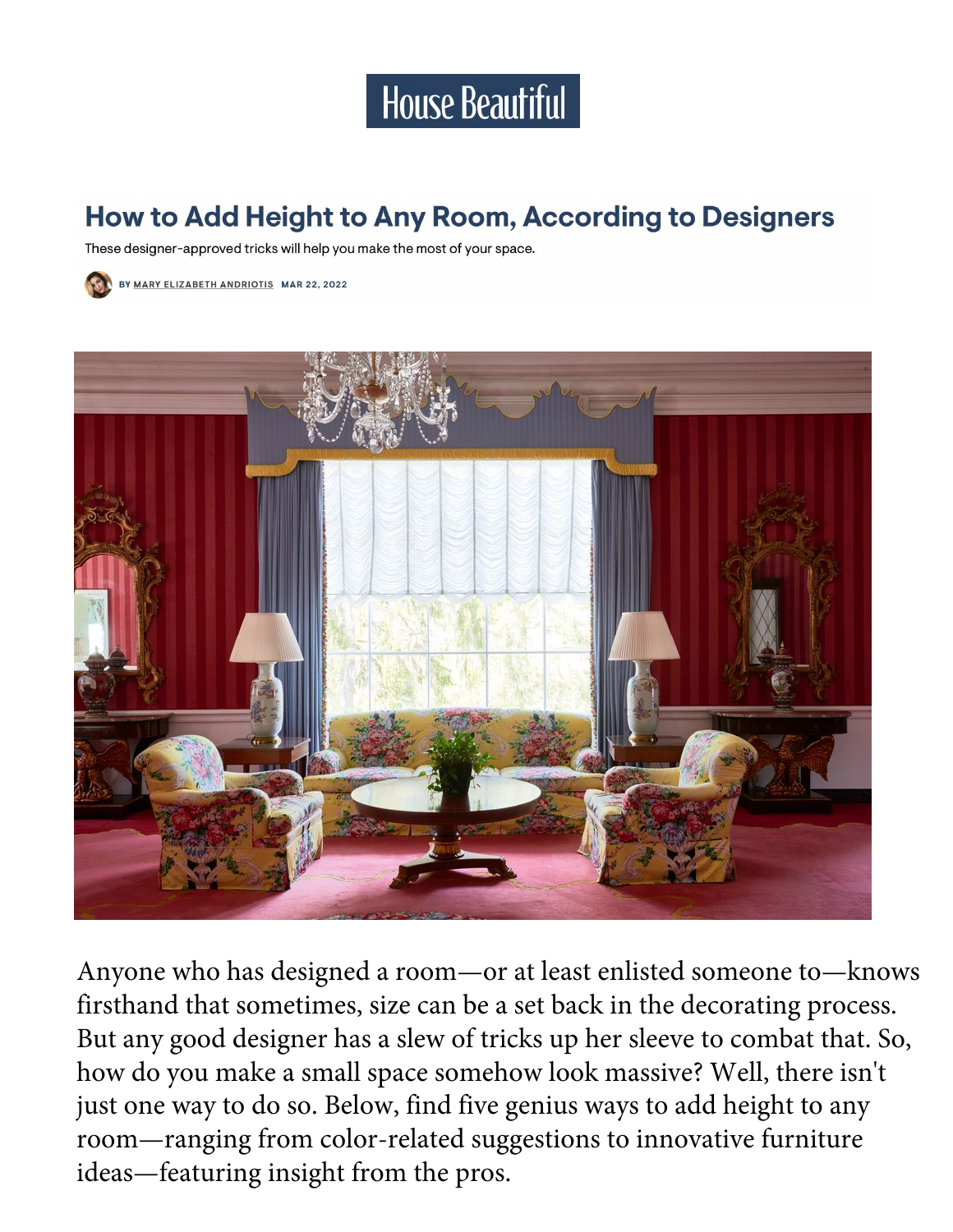# **Add Some Stripes**

At this year's Dorothy Draper Decorating Weekend at the iconic Greenbrier Resort, designer Carleton Varney (who has served as the resort's decorator since taking over the firm from Draper, who oversaw its expansive original design) revealed his preferred way of adding height to a space: adding stripes. Varney puts this method to the test in the State Suite at The Greenbrier (pictured above), which has vertically striped wallpaper. Fun fact: Princess Grace of Monaco (AKA Grace Kelly) stayed in this suite with her husband, Rainier III, Prince of Monaco, and their three children, Princess Caroline Of Hanover, Albert II, Prince of Monaco, and Princess Stéphanie of Monaco—so this design idea certainly has a royal stamp of approval!



A family room designed with paint from Jolie Home. **COURTESY OF JOLIE HOME** 

Lisa Rickert, the CEO and Creative Director of Jolie Home, advises homeowners to "maximize the amount of natural light the room receives and hang drapery close to the ceiling to draw the eye upward."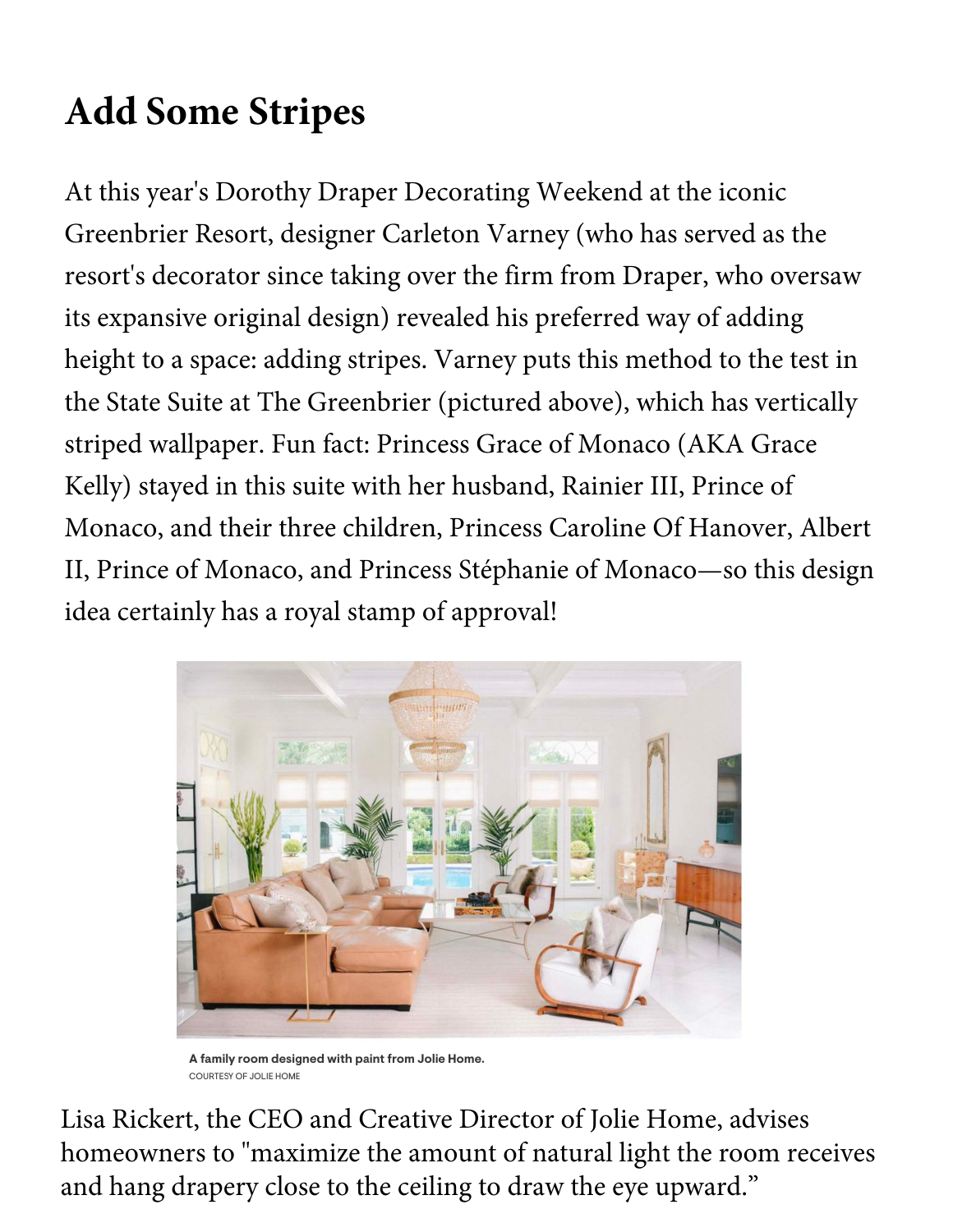# **Remove Visual Barriers**

While we all love the character added with crown molding, in rooms of less than grandiose scale, horizontal lines can act as a visual shortener. Luckily, that doesn't have to mean removing them, as Rickert recommends: Instead, she advises, "paint walls and trim the same color to avoid creating horizontal boundaries that can make the room feel smaller." You can peruse window treatment ideas here.

### **Incorporate a Mix of Mirrors**



BAGSHAW & HARDY LTD

"Large wall mirrors reflect the natural light and makes a room feel larger," suggests Gemma Pope, Head of Design at Andrew Henry Interiors. "A cleverly placed mirror can blend in with the room and play with our perception of space." She adds that this design hack will work especially well in hallways and landings.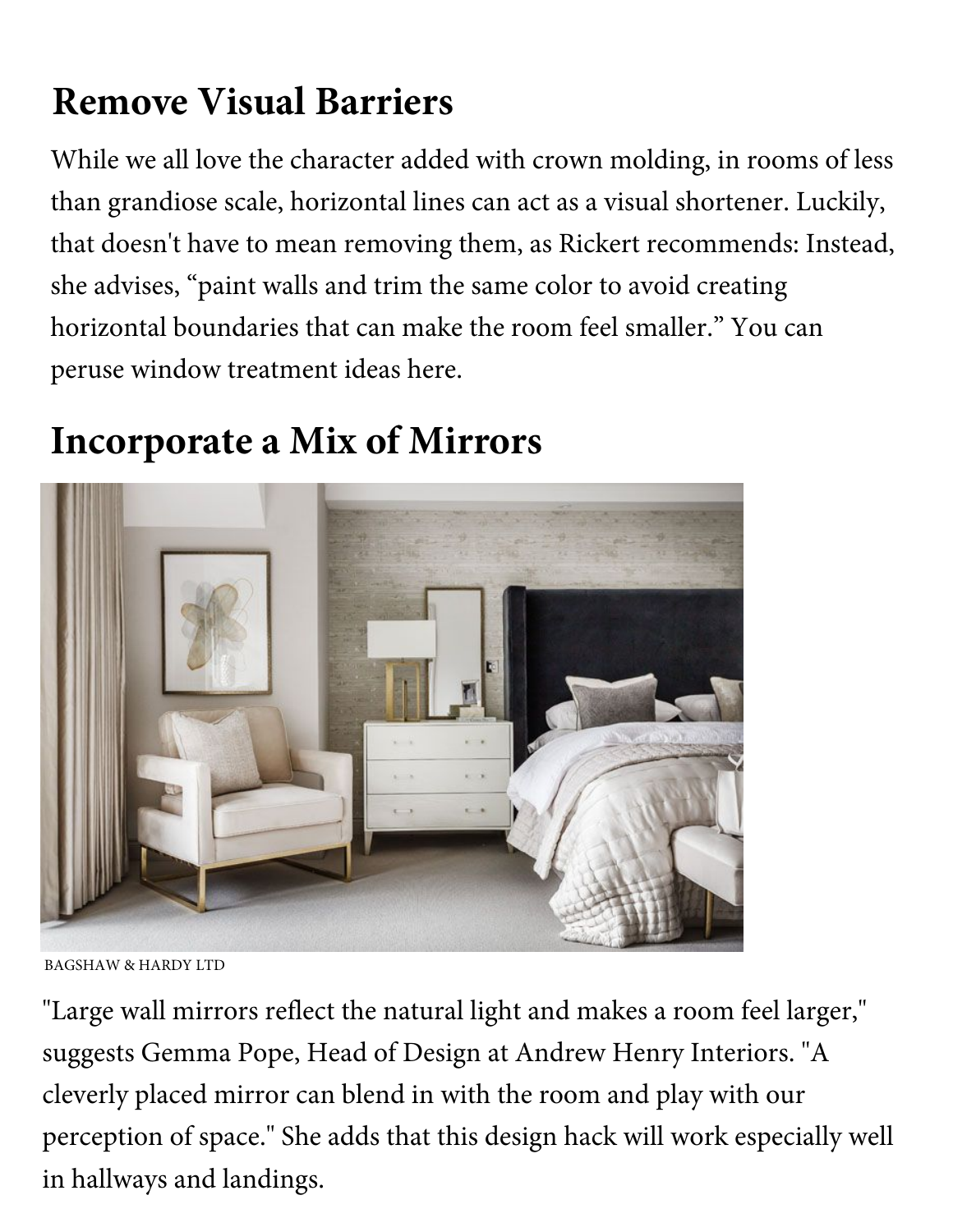## **Use Shorter Furnishings**



BORIS SVGETTY IMAGES

This one might seem obvious, but sometimes the best tricks are the simplest ones! "Using lower furniture pieces, such as sideboards with short legs and sofas that are closer to the floor [will] give the look of more wall space," says interior designer Jennifer Kay. Not sure where to look for shorter furnishings? We've got plenty of suggestions here.